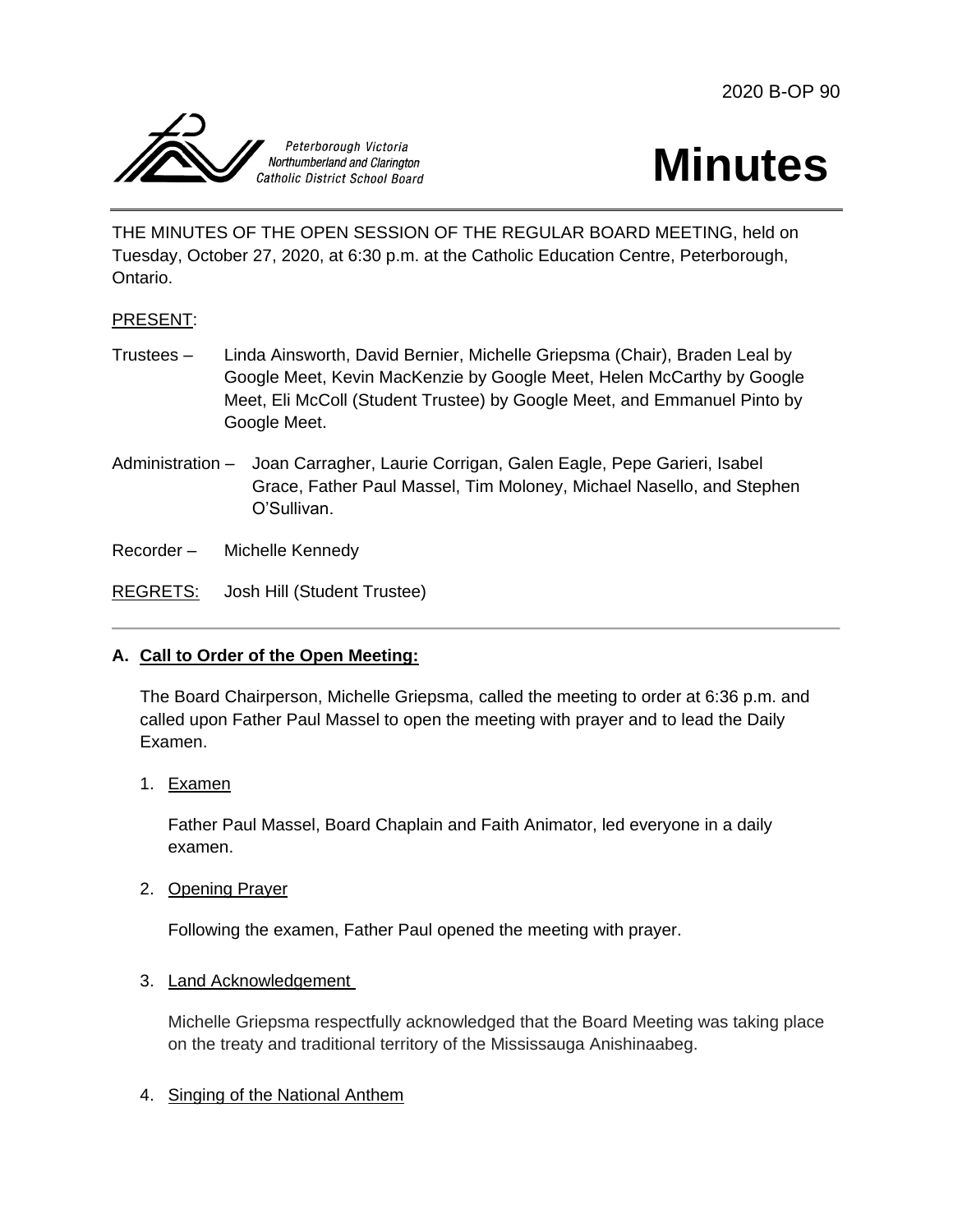The National Anthem was sung by Trustee Linda Ainsworth.

- 5. Approval of the Agenda
	- MOTION: Moved by David Bernier, seconded by Kevin MacKenzie that the Agenda be approved with the addition of two information items: K.4, Letter from the Canadian Education Exchange Foundation, and K.5, Pope Francis' 2020 Encyclical.

Carried.

### 6. Declarations of Conflicts of Interest

There were no of conflicts of interest declared.

- 7. Approval of the Minutes.
	- MOTION: Moved by Linda Ainsworth, seconded by Emmanuel Pinto that the minutes of the September 10, 2020 EDC Background Study Joint Public Meeting be approved.

Carried.

MOTION: Moved by David Bernier, seconded by Kevin MacKenzie that the minutes of the September 10, 2020 EDC Successor By-Laws Joint Public Meeting be approved.

Carried.

MOTION: Moved by Helen McCarthy, seconded by Braden Leal that the minutes of the September 22, 2020 Regular Meeting be approved.

Carried.

### 8. Business Arising Out of the Minutes.

There was no business arising from the minutes.

Board Chairperson Michelle Griepsma welcomed Jennifer DeMaeyer, Principal from St. Martin Catholic Elementary School and Karen McCormack, Principal of St. Anthony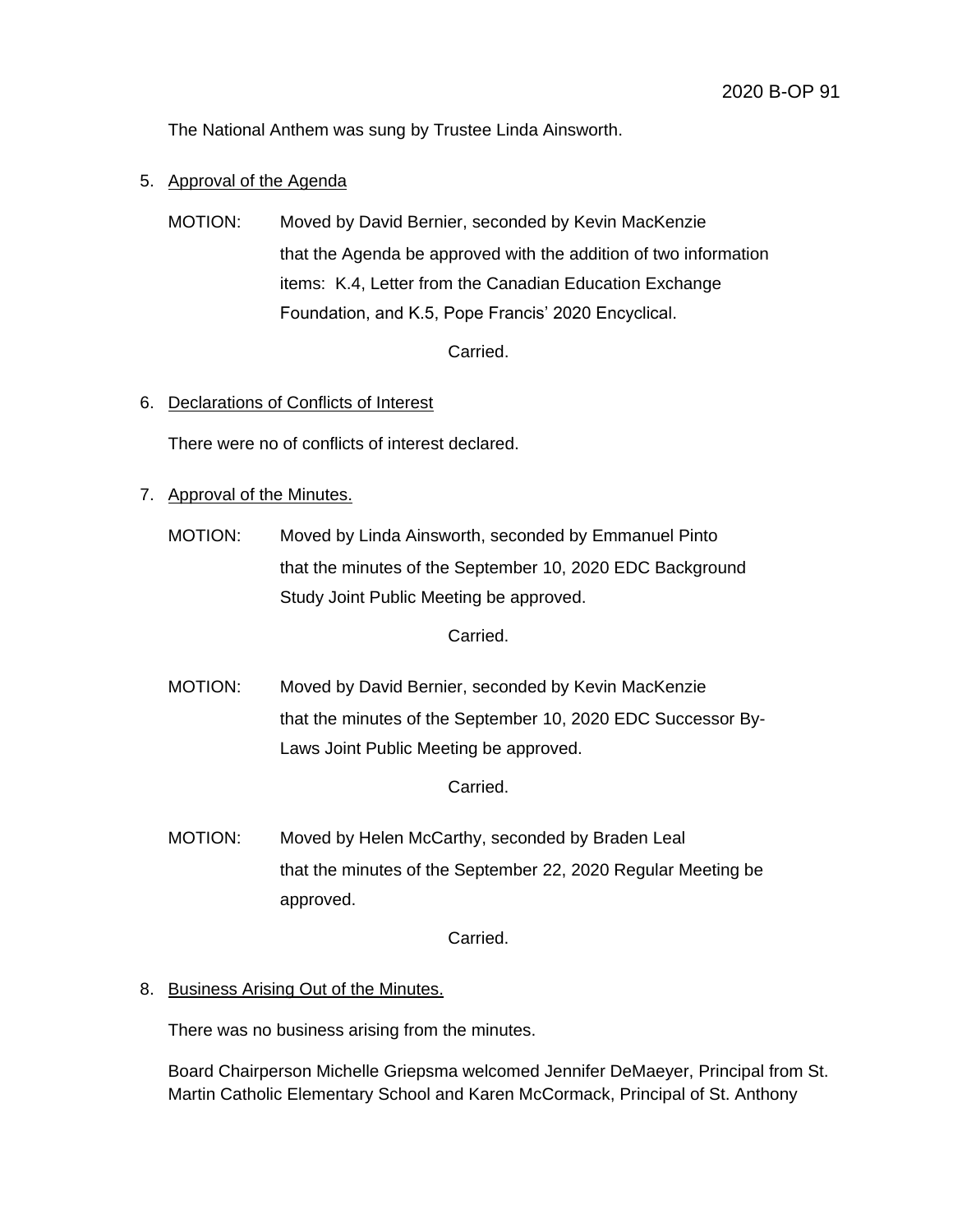Catholic Elementary School who were present as principal representatives.

# **B. Reports from the Office of the Director and Student Trustees:**

### 1. Report from the Director of Education.

Michael Nasello gave the Director's Report, including the following highlights:

- At the end of October we remember Mary the Mother of God and her example and approach two important feast days: The Feast of All Saints and the Feast of All Souls, which remind us to pray for all those who have gone before and that together we are all part of the communion of Saints.
- We will be recording a Mass celebrated by Bishop Miehm to be shared in the Season of Advent with all classrooms in our schools, both physical and virtual.
- All six secondary schools celebrated virtual Graduation ceremonies. These tributes were put together with thanks extended to Principals, Vice-principals, school staff members and Information Technology staff expertise. Special gratitude is extended to Galen Eagle, Manager of Communications and Sean Heuchert for their leadership in making the ceremonies the next best thing to inperson celebrations.
- The annual Retirement Celebration for PVNC staff will be take place virtually on Friday November 20, 2020. We look forward to celebrating with our retirees.
- Changes to the School Year Calendar were submitted to the Ministry of Education. Due to changes to expectations in assessment and evaluation, secondary school exam days were no longer necessary. Approval has been received to remove the exam days and convert them to instructional days; as well, a professional activity day that has been moved from November 27 to November 12.
- Last year's put your Director to Work debts are now being paid up. Recently spent a day as a Special Education Teacher in a Learning for Living classroom at St Peter Catholic Secondary School where first-hand experience with COVID protocols in a classroom was gained. Look forward to taking the role as Viceprincipal at St. Catherine Catholic Elementary School on November 6.
- This year's collection date for Toonies for Tuition is Friday, November 27, 2020. Donations in the school will be collected in the school cash online system.

Following his presentation, Michael Nasello invited questions from the trustees.

2. Report from the Student Trustees.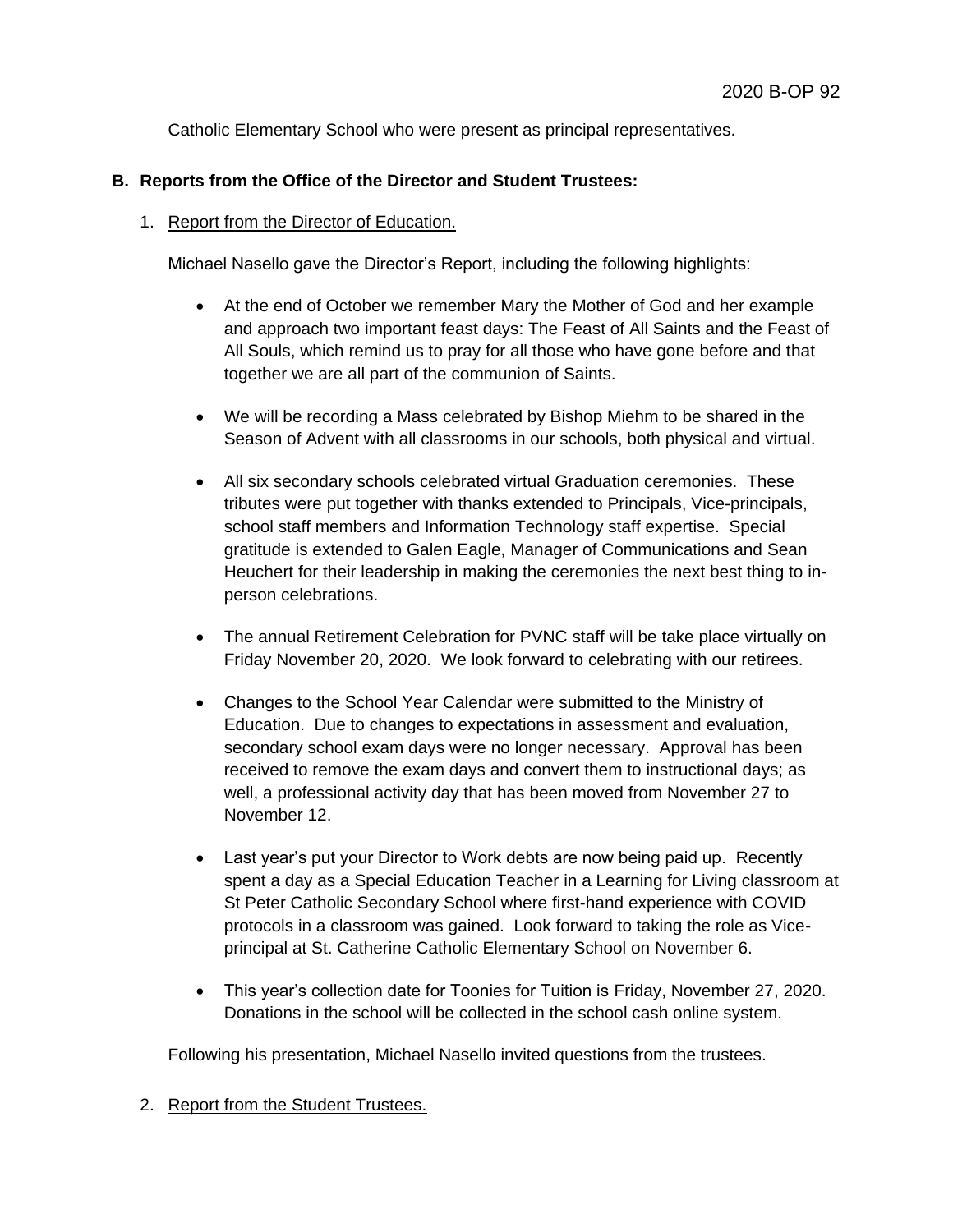Student Trustee Eli McColl gave the Student Trustee report:

- The month of October continues to move at a rapid pace and the first quadmester is quickly coming to a close.
- Student leadership and school staff continue to promote school spirit as much as possible despite these trying times.
- Schools continue to have faith and social justice initiatives such as Orange Shirt Day to show support for Indigenous families in Canada.
- At the Student Council Liaison Committee meeting, we heard about many initiatives happening in our schools such as food drives that took place around Thanksgiving.
- Planning is underway for this year's student leadership retreat. The theme this year is 'Voices that Heal'. Due to the complications of the pandemic, the retreat is being broken up into four smaller sessions throughout the year that will be held virtually. The four parts will focus on different areas of health: mental health, physical health, spiritual health and environmental health. The first guest speaker, Dr. Joti Samra, scheduled for November 24<sup>th</sup>, will focus on mental health.
- We continue to support staff and students who are working through these times and pray for safety and for guidance in our tasks ahead.

Following the report, Eli McColl answered questions from the trustees.

### 3. Report from the Manager of Communications.

The Manager of Communications, Galen Eagle began his report to the Board with a review of the Board website and demonstrated where to find the page devoted to COVID-19 information.

Galen Eagle reported that the United Way campaign in the Board has been launched and played Michael Nasello's video message that was sent to employees to request their consideration of supporting the campaign through payroll deduction this year.

A new format of the Board newsletter was presented and highlighted the following:

- The success stories from the recent virtual Secondary School Graduation Ceremonies were shared. Galen Eagle expressed his gratitude to everyone who helped to make the video presentations so successful with special thanks to the Information Technology department for their attentiveness to making these events as good an experience as they could be.
- The Annual Retirement Celebration will be virtually presented this year. It will be pre-recorded and launched on Friday, November 20, 2020 through the board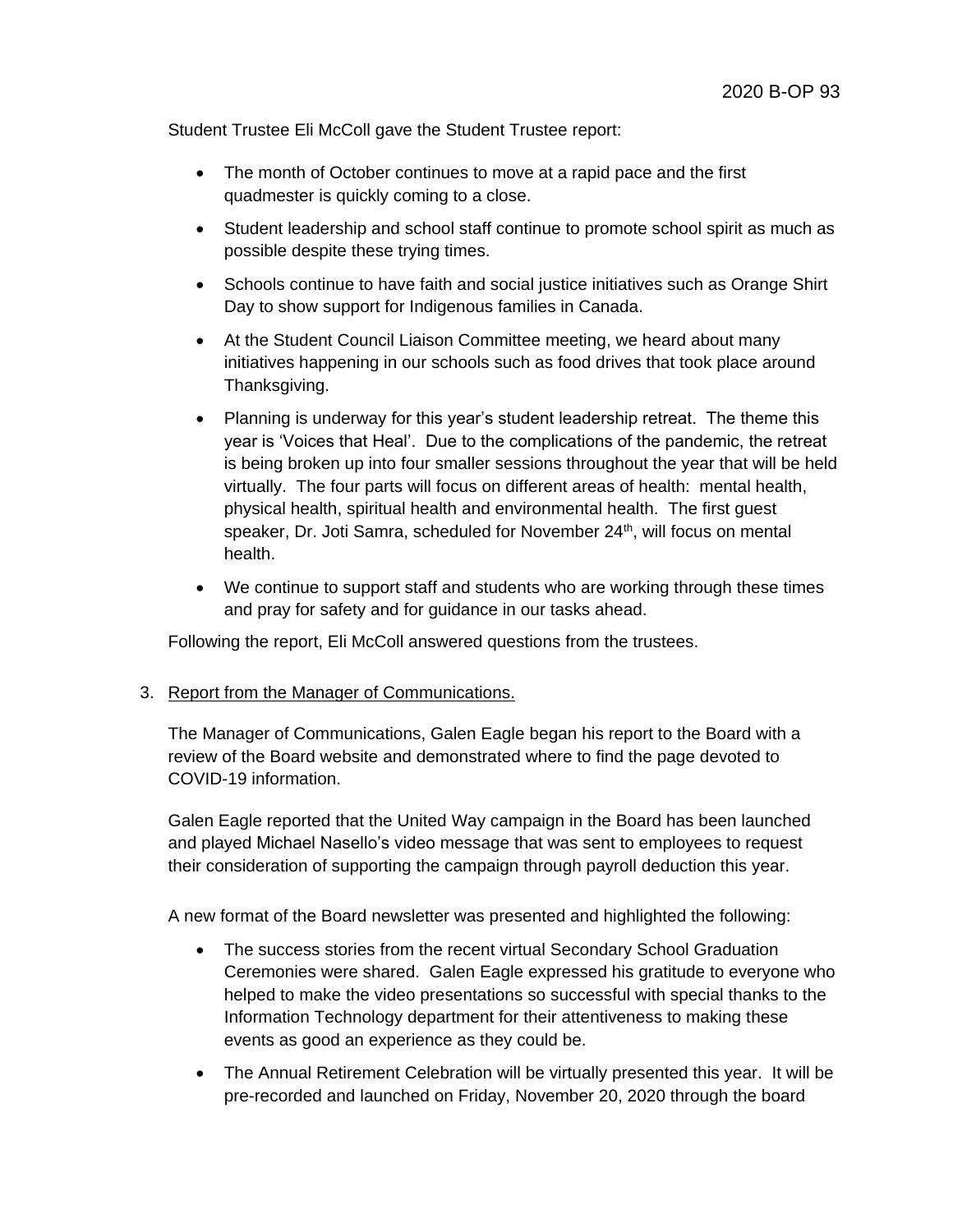website

- The new field being constructed at Holy Cross Catholic Secondary School now have lights installed and the community looks forward to the project completion in 2021.
- The beginning of November is Treaties Recognition Week. Look forward to communications through the website and the availability of some virtual events.

### **C. Presentations:**

1. Report on the Re-opening of Schools.

The Director of Education, Michael Nasello provided an update to the Board using a slide show presentation. The presentation included information on the planning for students who have requested a transition from virtual school to physical school or viceversa and the reorganization of classes in both the virtual and the physical schools. Further input from families will be sought through a Thought Exchange survey to gain insights to support ongoing professional development.

Schools continue to follow health and safety protocols and to date the board has had relatively few public health concerns related to COVID-19. The Ministry of Labour conducted an inspection at a school site and deemed it 'passed' with no recommendations or action items provided for follow up.

# **D. Programs and Services:**

### **E. Business, Finance and Governance:**

# 1. Ontario Catholic School Trustees Association (OCSTA) Open Session Report.

The Board Chairperson, Michelle Griepsma, reported that any communications received from OCSTA have been sent out to the trustees. The upcoming Catholic Trustees Seminar is being planned for January 16, 2021. The event will be conducted virtually by zoom and the preliminary program was reviewed. It was noted that the OCSTA website has an area devoted to daily reflections.

# 2. STSCO Governance Committee, Open Session Report.

Michelle Griepsma, Board Chairperson noted that the minutes from the October STSCO Governance meeting were shared with trustees. Michelle thanked the Board Vice-Chairperson, David Bernier for attending the meeting in her absence.

It was noted that STSCO continues to work hard to meet the challenges such as driver shortages, additional cleaning protocols and safety inspections.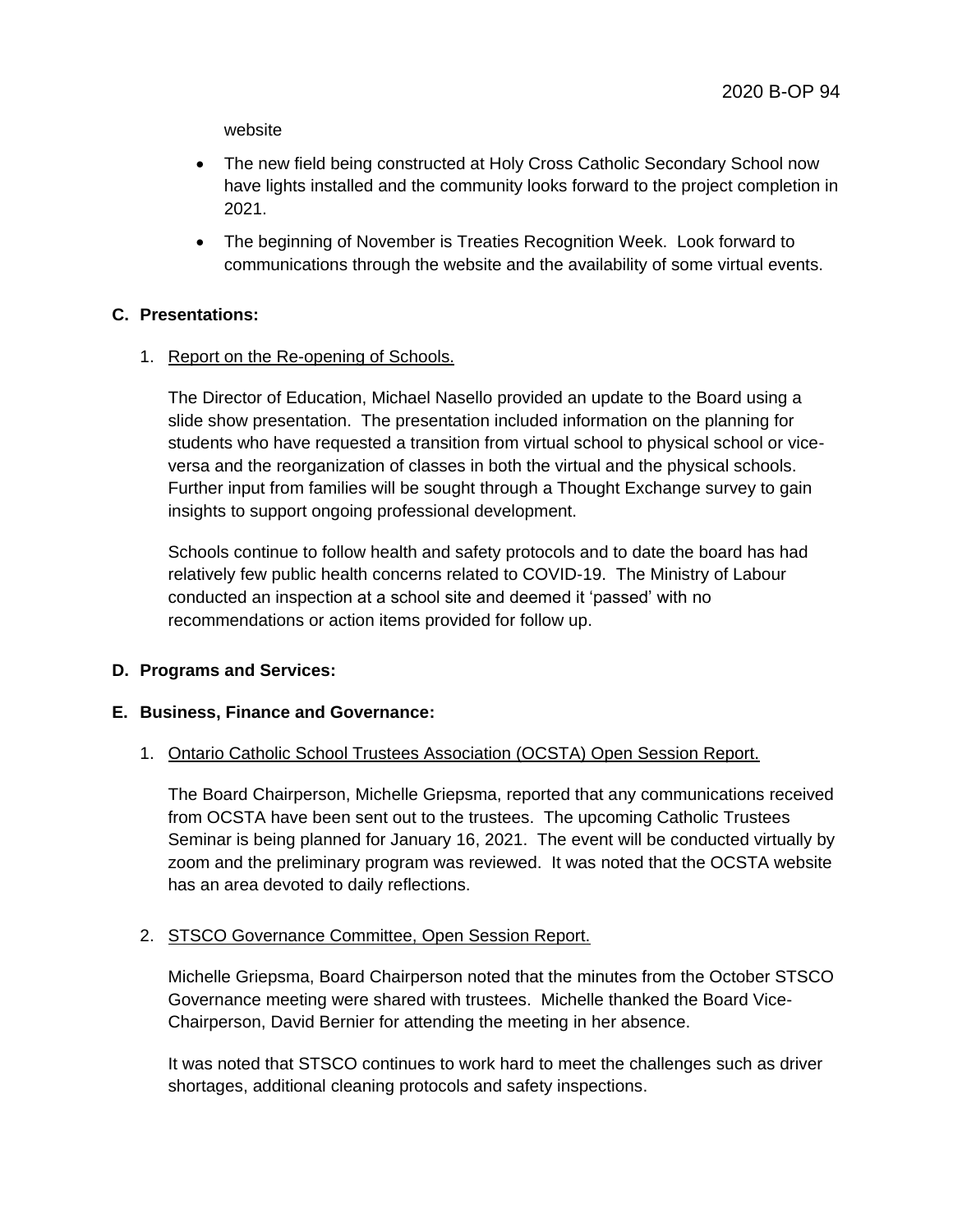Isabel Grace, Superintendent of Business and Finance reported that many of the routes that were experiencing difficulties as a result of driver shortages are now resolved with additional drivers.

- 3. Recommended Action from Committee of the Whole: School Year Calendar Adjustment.
	- MOTION: Moved by Linda Ainsworth, seconded by David Bernier that the Board remove all formal exam days {five days in January 2021 (January 25, 26, 27, 28, 29) and five days in June 2021 (June 23, 24, 25, 28, 29)} and designate these as instructional days; and that the Board change the PA Day from November 27, 2020, to November 12, 2020.

Carried.

- 4. Recommended Action from Committee of the Whole: Trustee Honoraria.
	- MOTION: Moved by Linda Ainsworth, seconded by Helen McCarthy that the Honoraria for Board members as outlined in the report for the period December 1, 2020 to November 30, 2021, be approved.

Carried.

- 5. Recommended Action from Committee of the Whole: Education Development Charges Policy.
	- MOTION: Moved by Linda Ainsworth, seconded by Kevin MacKenzie that the Board approve an amendment to the Clarington Education Development Charges by-law renewal for 2020 such that it not apply to lands that are owned by and are used for the purposes of a public hospital receiving aid under the Public Hospitals Act R.S.O. 1990.

Carried.

**F. Human Resources:** 

# **G. Policy Development:**

1. Recommended Actions from the Policy Development Committee Meeting, October 20,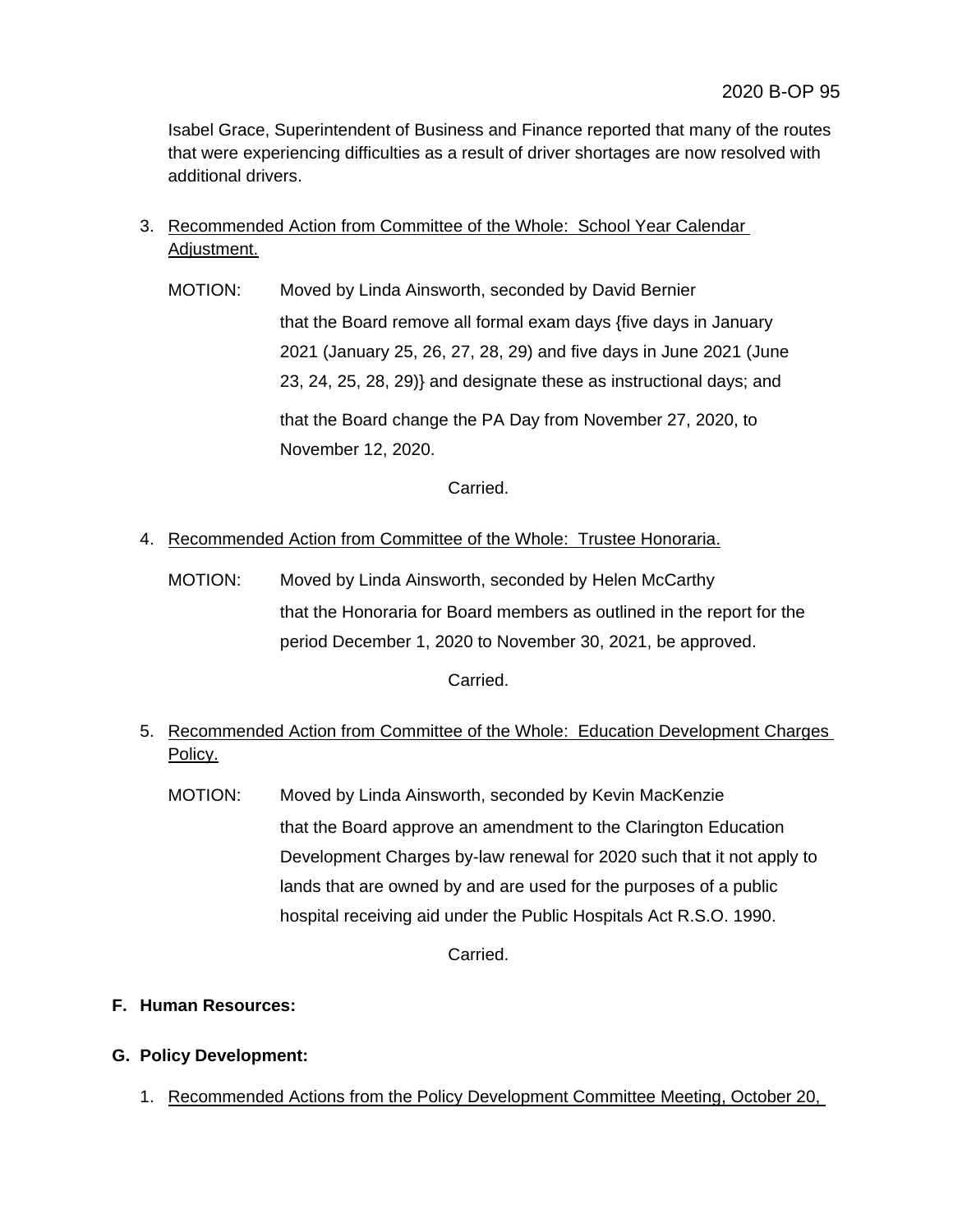2020.

The initial motion was moved and seconded and following a request for clarification and discussion, the motion was amended. It was requested that the item omitted from the motion be brought back to the Policy Development Committee meeting to be held in November.

MOTION: Moved by Emmanuel Pinto, seconded by David Bernier that the Board receive the report and recommendations from the Policy Development Committee dated October 20, 2020, excluding from the report item 1, Administrative Procedure #910, Suspension, Expulsion, and Appeal.

Carried.

### **H. Old Business:**

- **I. New Business:**
- **J. Bring Forward:**

### **K. Information Items:**

### 1. Chairperson's Report

Michelle Griepsma, Board Chairperson, reported that she, along with other Board Chairpersons have been participating in weekly teleconference calls with the Minister of Education which provides a brief opportunity for questions to be directed to the Minister or Deputy Minister and an opportunity to advocate for board needs. She explained that the Directors of Education are also present on the calls and that the Directors also have weekly calls with Ministry personnel that are more operational in nature.

Michelle Griepsma shared that the Young Authors Awards publication has been from OECTA Provincial office. There are also other publications that are received that can be shared to trustees who are interested in seeing them.

### 2. OCSTA Regional Report.

Trustee Linda Ainsworth reported that a fellow board in Region 9 has announced the appointment of a new Director of Education. Frances Bagley takes on the position of Director of Education for the Simcoe Muskoka Catholic District School Board as of November 1, 2020.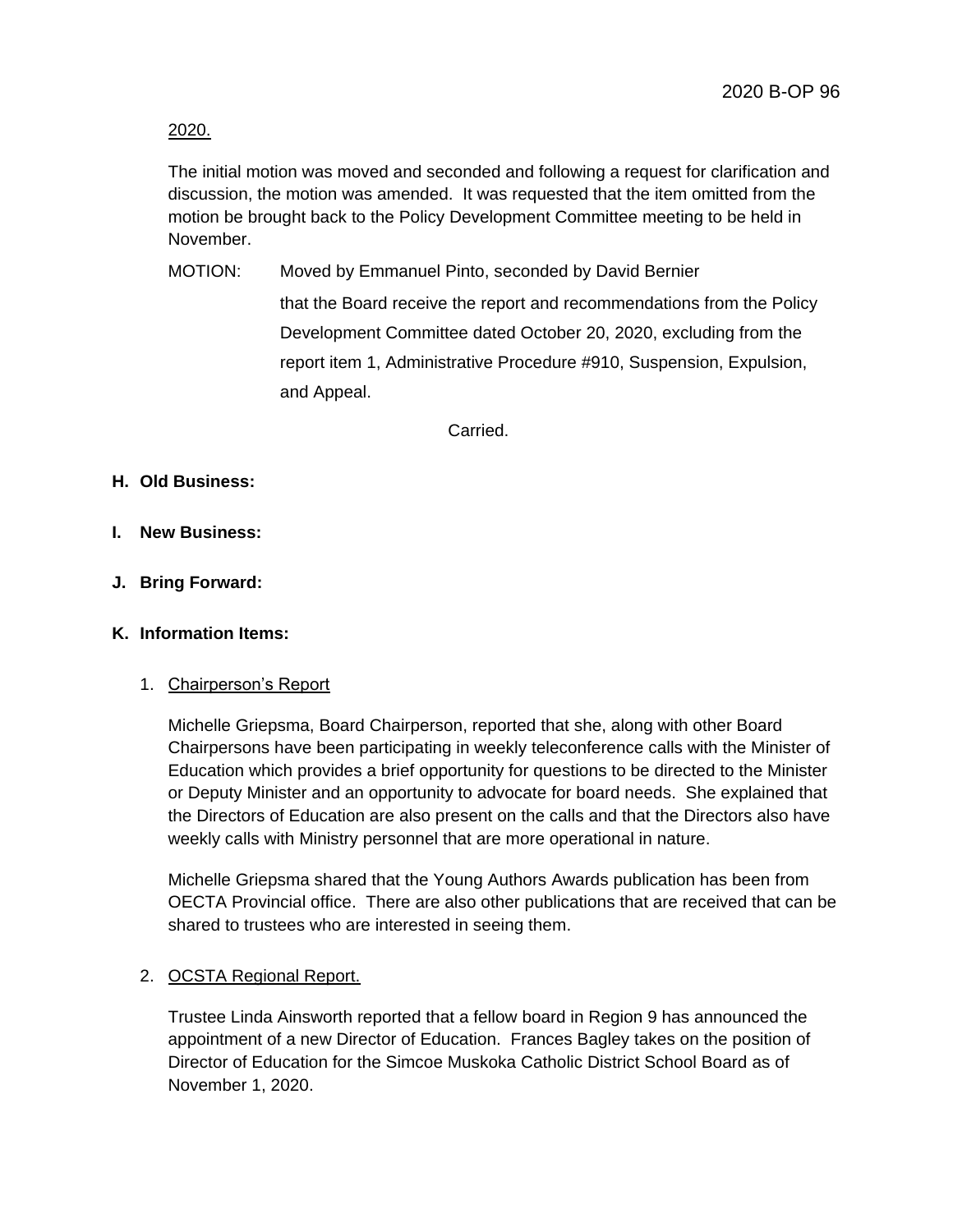- 3. Committee Chairperson's Report:
	- a. Catholic Parent Engagement Committee, September 28, 2020.

It was reported that there has been increased parent participation in the meetings due to the ability to join the meetings virtually. Planning is underway for the annual event in May, 2021.

b. Special Education Advisory Committee, October 15, 2020.

Trustee Helen McCarthy reported that the committee is working towards enhancing communication about special education. For example, they are creating a feature for school newsletters titled 'Did you know?' with facts about special education.

c. Accessibility for All Committee, October 20, 2020.

Trustee David Bernier reported that funding for projects to bring the board to accessibility compliance has fallen short. This was cited as topic for consideration for a resolution for the OCSTA AGM since the implications are relevant provincewide.

d. Faith and Equity Advisory Committee, October 22, 2020.

Trustee Kevin MacKenzie shared information about a TedTalk that was part of the last meeting that taught the importance of having literature with messages that are diverse and relevant to different cultures.

### **L. Future Meetings and Events:**

- 1. Board Meeting
	- a. Board Meeting Open Session, November 24, 2020, 6:30 p.m. (In-camera Session, 6:00 p.m.)
	- b. Board Annual Meeting and Mass, December 1, 2020, 4:00 p.m.
- 2. Board Standing Committee Meetings: (Listed in chronological order.)
	- a. Chairperson's Committee, November 9, 2020, 2020, 4:30 p.m.
	- b. Committee-of-the-Whole, November 9, 2020, 6:30 p.m.
	- c. Policy Development Committee, November 17, 2020, 6:30 p.m.
- 3. Other Committee Meetings: (Listed in chronological order.):
	- a. Catholic Parent Engagement Committee, November 2, 2020, 6:30 p.m.
	- b. Audit Committee, November 12, 2020, 6:30 p.m.
	- c. Special Education Advisory Committee, November 19, 2020, 6:30 p.m.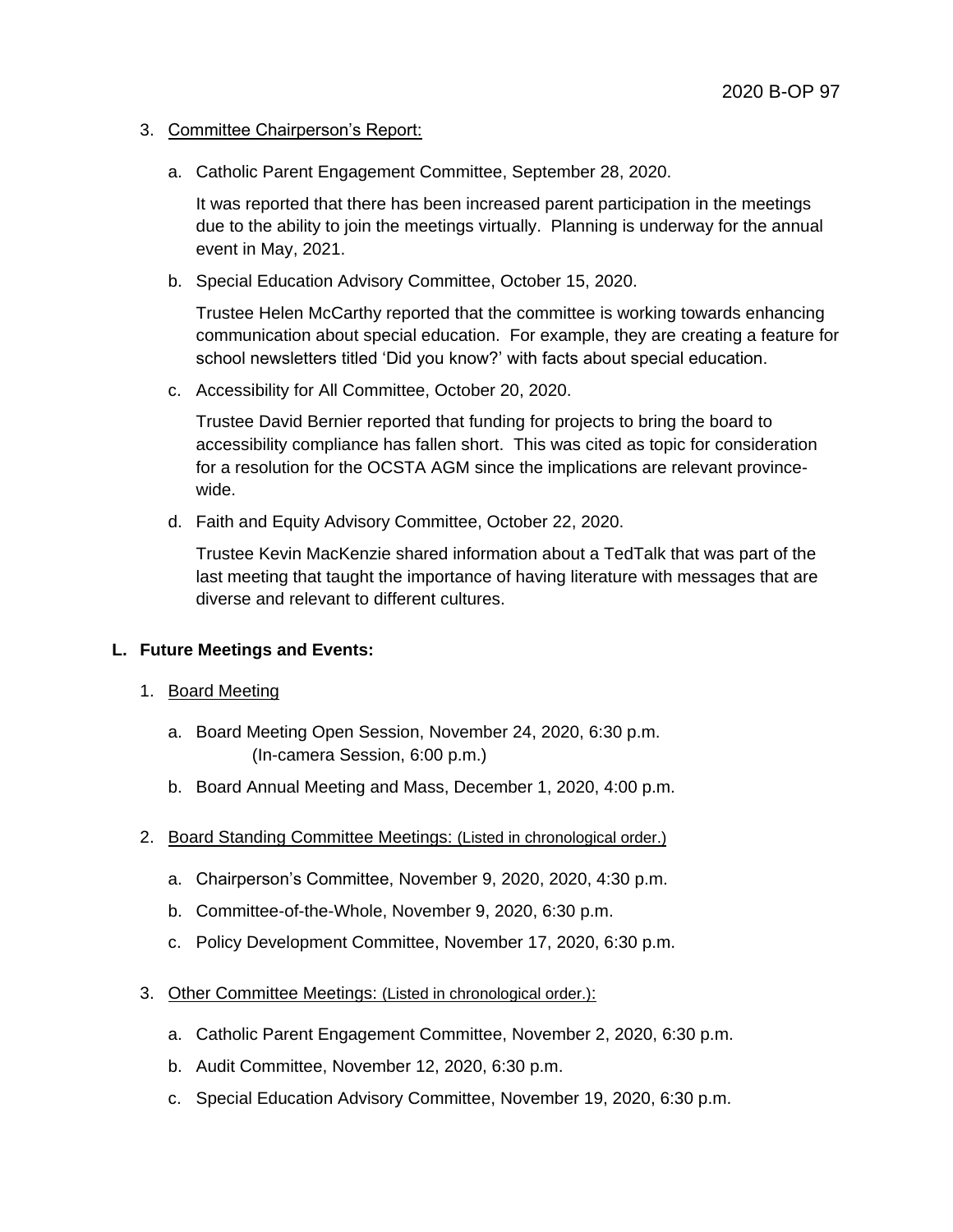- d. Student Council Liaison Committee, November 24, 2020, 4:15 p.m.
- e. French as a Second Language Advisory Committee, November 25, 2020, 4:30 p.m.
- f. First Nation Métis and Inuit Advisory Committee, December 8, 2020, 6:30 p.m.
- g. STSCO Governance Committee, January 13, 2021, 3:00 p.m.
- h. Faith and Equity Advisory Committee, February 11, 2021, 6:30 p.m.
- i. Supervised Alternative Learning Committee, TBA.

### 4. Board Events:

- a. PVNC Retirement Celebration, November 20, 2020. (Virtual Event)
- b. Catholic Leadership Development Series Session #2, November 26, 2020. (Virtual Event)
- c. OCSTA Catholic Trustees' Seminar, January 15, 2021.

### **M. Conclusion:**

- 1. Report from the In-camera Meeting
	- MOTION: Moved by David Bernier, seconded by Linda Ainsworth

that the Board approve the actions and the discussions arising from the October 27, 2020, in-camera session, as follows:

- A. Call to Order:
	- 1. Opening Prayer
	- 2. Motion for the Approval of agenda with the addition of items G.1, Parent/Student Matter and H.1 Legal Matter.
	- 3. No conflicts of interest declared.
	- 4. Motions for the approval of the minutes from the September 22, 2020 Regular In-camera meeting and from the October 7, 2020, Special, Double In-camera meeting.
- D. Business, Finance and Governance:
	- 1. OCSTA In-Camera Report.
	- 2. STSCO Governance Committee, In-camera Session Report.
- E. Human Resources:
	- 1. Human Resources Staffing Report.
- G. Old Business:
	- 1. Parent/Student Matter.
- H. New Business:
	- 1. Legal Matter.